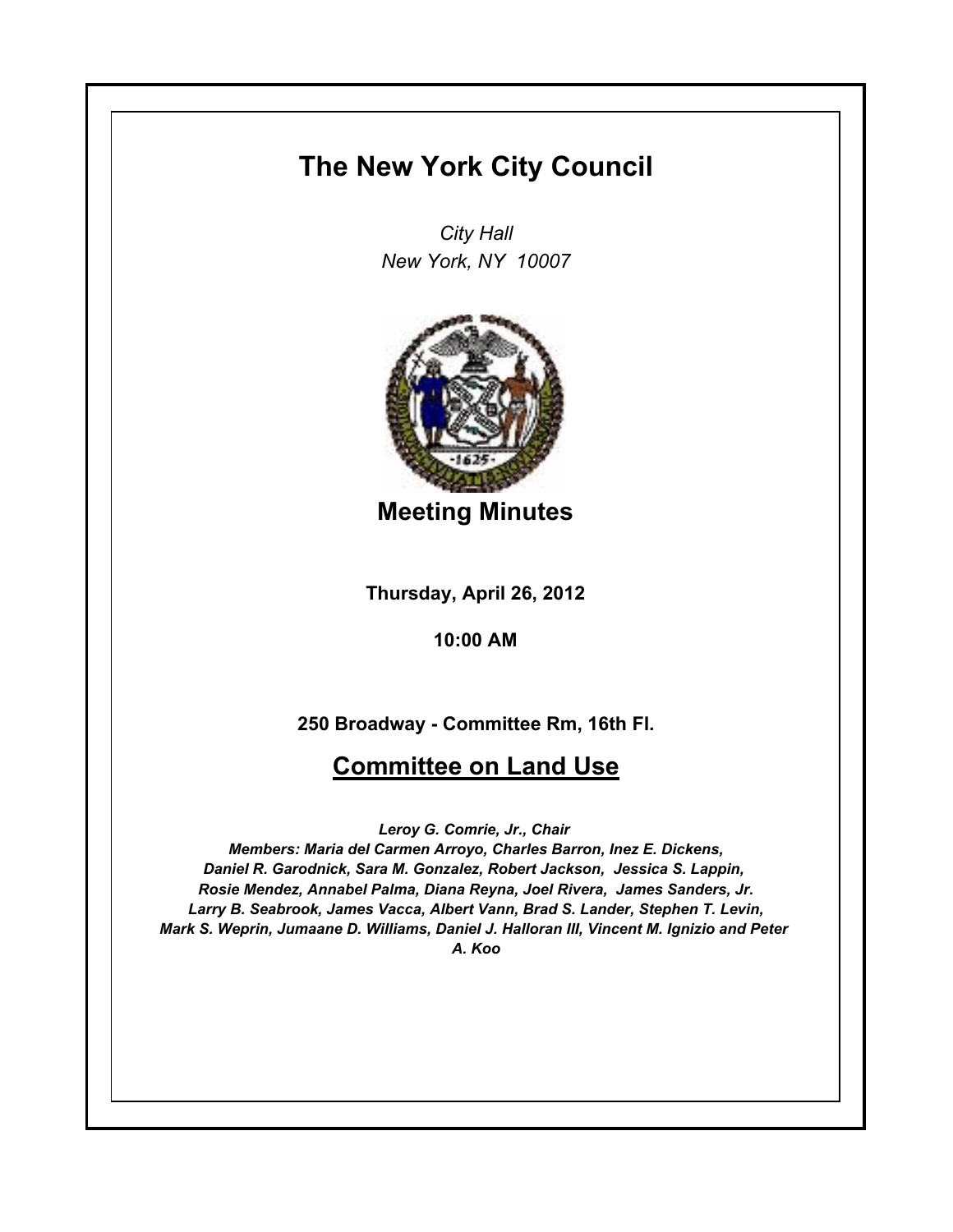| Roll Call                                                                                                                     |                                                                                                                                                                                                                                                                                                                                                          |                                                                                                                                                                                                                                                                                                                                    |
|-------------------------------------------------------------------------------------------------------------------------------|----------------------------------------------------------------------------------------------------------------------------------------------------------------------------------------------------------------------------------------------------------------------------------------------------------------------------------------------------------|------------------------------------------------------------------------------------------------------------------------------------------------------------------------------------------------------------------------------------------------------------------------------------------------------------------------------------|
|                                                                                                                               | <b>Present:</b>                                                                                                                                                                                                                                                                                                                                          |                                                                                                                                                                                                                                                                                                                                    |
|                                                                                                                               |                                                                                                                                                                                                                                                                                                                                                          | Comrie Jr., Arroyo, Barron, Dickens, Garodnick, Gonzalez, Jackson, Lappin,<br>Palma, Reyna, Rivera, Sanders Jr., Seabrook, Vacca, Lander, Levin, Weprin,<br>Williams, Halloran III, Ignizio and Koo                                                                                                                                |
|                                                                                                                               | Absent:                                                                                                                                                                                                                                                                                                                                                  |                                                                                                                                                                                                                                                                                                                                    |
|                                                                                                                               |                                                                                                                                                                                                                                                                                                                                                          | Mendez and Vann                                                                                                                                                                                                                                                                                                                    |
| LU 0590-2012                                                                                                                  | Application no. 20125458, Authorizing franchises for cable<br>television services.                                                                                                                                                                                                                                                                       |                                                                                                                                                                                                                                                                                                                                    |
|                                                                                                                               | <u>Attachments:</u>                                                                                                                                                                                                                                                                                                                                      | Resolution, Land Use Calendar - Week of April 2, 2012 - April 6, 2012,<br>Hearing Testimony - Zoning 4/3/12, Hearing Transcript - Zoning 4/3/12,<br>Land Use Calendar - Week of April 23, 2012 - April 27, 2012, Land Use<br>Calendar - April 26, 2012, Land Use Calendar - May 10, 2012, Hearing<br>Transcript - Land Use 4-26-12 |
|                                                                                                                               | This Land Use Application was Hearing Held by Committee                                                                                                                                                                                                                                                                                                  |                                                                                                                                                                                                                                                                                                                                    |
|                                                                                                                               | Attachments:                                                                                                                                                                                                                                                                                                                                             | Resolution, Land Use Calendar - Week of April 2, 2012 - April 6, 2012,<br>Hearing Testimony - Zoning 4/3/12, Hearing Transcript - Zoning 4/3/12,<br>Land Use Calendar - Week of April 23, 2012 - April 27, 2012, Land Use<br>Calendar - April 26, 2012, Land Use Calendar - May 10, 2012, Hearing<br>Transcript - Land Use 4-26-12 |
|                                                                                                                               |                                                                                                                                                                                                                                                                                                                                                          | This Land Use Application was Laid Over by Committee                                                                                                                                                                                                                                                                               |
|                                                                                                                               |                                                                                                                                                                                                                                                                                                                                                          |                                                                                                                                                                                                                                                                                                                                    |
| LU 0600-2012                                                                                                                  | Application no. N 110223 ZRQ by the JetBlue Airways Corporation,<br>pursuant to Sections 197-c and 201 of the New York City Charter<br>for the Zoning Resolution of the City of New York, relating to Article<br>XI, Chapter 7 to modify sign regulations within the Queens Plaza<br>Sub district of the Special Long Island City Mixed Use District, in |                                                                                                                                                                                                                                                                                                                                    |
| <b>Community Districts I and 2, Borough of Queens, Council District</b>                                                       |                                                                                                                                                                                                                                                                                                                                                          |                                                                                                                                                                                                                                                                                                                                    |
|                                                                                                                               | 26.                                                                                                                                                                                                                                                                                                                                                      |                                                                                                                                                                                                                                                                                                                                    |
|                                                                                                                               | Attachments:                                                                                                                                                                                                                                                                                                                                             | Land Use Calendar - Week of April 23, 2012 - April 27, 2012, Land Use<br>Calendar - April 26, 2012, Hearing Testimony - Zoning 4/24/12, Committee<br>Report, Resolution, Hearing Transcript - Land Use 4-26-12                                                                                                                     |
| This Land Use Application was Hearing Held by Committee                                                                       |                                                                                                                                                                                                                                                                                                                                                          |                                                                                                                                                                                                                                                                                                                                    |
|                                                                                                                               | <u> Attachments:</u>                                                                                                                                                                                                                                                                                                                                     | Land Use Calendar - Week of April 23, 2012 - April 27, 2012, Land Use<br>Calendar - April 26, 2012, Hearing Testimony - Zoning 4/24/12, Committee<br>Report, Resolution, Hearing Transcript - Land Use 4-26-12                                                                                                                     |
| A motion was made that this Land Use Application be Approved by Committee<br>with Companion Resolution approved by Roll Call. |                                                                                                                                                                                                                                                                                                                                                          |                                                                                                                                                                                                                                                                                                                                    |
| Affirmative: 20 -                                                                                                             |                                                                                                                                                                                                                                                                                                                                                          |                                                                                                                                                                                                                                                                                                                                    |
|                                                                                                                               |                                                                                                                                                                                                                                                                                                                                                          | Comrie Jr., Arroyo, Dickens, Garodnick, Gonzalez, Jackson, Lappin,<br>Palma, Reyna, Rivera, Sanders Jr., Seabrook, Vacca, Lander, Levin,<br>Weprin, Williams, Halloran III, Ignizio and Koo                                                                                                                                        |
|                                                                                                                               | Abstain: 1-                                                                                                                                                                                                                                                                                                                                              | Barron                                                                                                                                                                                                                                                                                                                             |